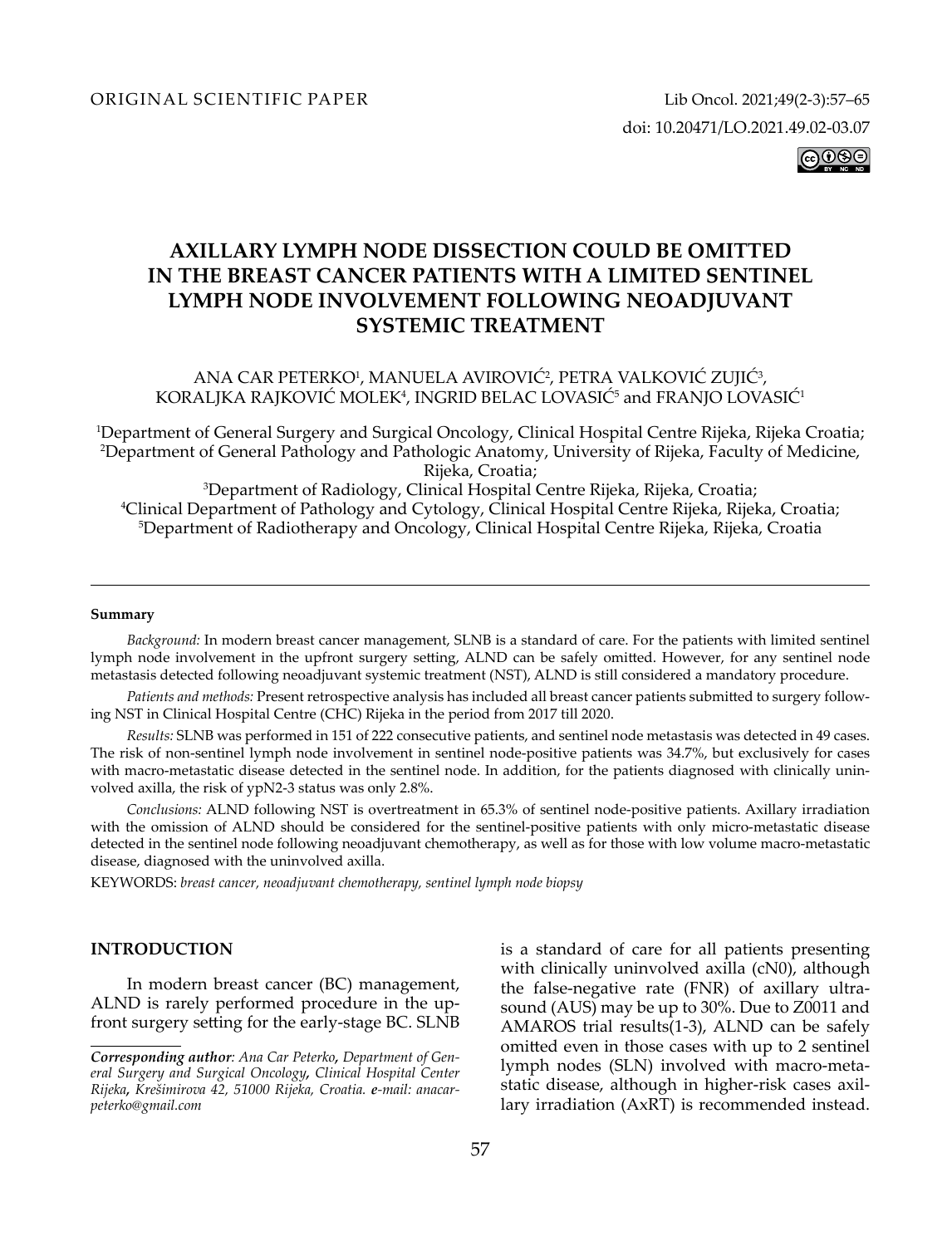In both mentioned trials, as well as in several other ALND-omission trials(1-6), the calculated risk of additional nodal involvement in the SLN-positive population is 13-38.5% and is correlated with the size of metastatic disease in SLN as well as with the number of involved SLN. However, after follow up period of 10 years, this risk of metastatic involvement of non-sentinel lymph nodes left behind, did not translate into any clinical significance in terms of higher rates of regional recurrences or poorer disease control and survival i.e., the omission of ALND did not alter the oncological outcomes in SLN positive populations of earlystage BC patients.

Nowadays, however, many early-stage BC patients commence treatment with neoadjuvant systemic treatment (NST). According to several validation trials(7-10) and all relevant BC management guidelines(11,12), since 2017 SLNB is accepted as an option for axillary staging even after NST. However, the procedure is still not universally accepted as a standard of care. Moreover, ALND is still considered a mandatory procedure in all cases of metastatic disease detected in SLN, irrespective of its size and clinical nodal status (cN) at presentation. This results in a paradoxical situation in a substantial number of cases diagnosed as cN0, but with the metastatic disease eventually detected in SLN following NST, especially those patients with micrometastatic or low volume macro-metastatic disease.

As the basis for this recommendation is a single randomized controlled study with a relatively low sample size(13) and is discordant with the clinical practice in our institution, we have undertaken the present analysis. The main purpose was to calculate the overall risk of additional nodal involvement and the risk of massive, clinically significant nodal involvement of non-sentinel lymph nodes, defined as ypN2-3 i.e., the only reasonable indication for therapeutic ALND, in the case of SLN positive disease following NST. In addition, we have searched for correlations of both calculated risks with the nodal status at presentation, size of SLN metastasis, and the number of involved SLN, as well as with other elements of the standard histopathological report.

### **PATIENTS AND METHODS**

All BC patients in stage T1-3 N0-2 M0, submitted to surgery in Clinical Hospital Centre (CHC) Rijeka following NST, in the period from 2017 till 2020, were included in the present analysis. Relevant data were extracted retrospectively from Integrated Hospital Informatics System (IBIS), analysed with Statistica 13.5 software, and interpreted at the level of statistical significance p=0.05. Pearson Chi-square test, Fisher exact onetailed test and Mann-Whitney U test were used for testing the correlations between the elements of the histopathological report and calculated risk of non-sentinel lymph node involvement in SLN positive patients following NST.

The analysis was approved by the institutional ethics committee.

Before initiating NST, nodal status was determined by AUS (Logiq S8 and Logiq E9®, General Electric Healthcare, Chicago, USA) and dedicated breast MRI scanner (Magnetom Avanto and Aera®, 1.5 T, Siemens, Erlangen, Germany) All suspicious appearing lymph nodes with cortical thickening > 3 mm were sampled under US guidance and the presence of metastasis was cytologically or histologically proven. Although most of those proven metastatic lymph nodes were marked with the tissue marker (titanium clip), confirmation of their removal following NST was not mandatory.

All patients received the standard neoadjuvant systemic protocol; 4 cycles of anthracyclines and cyclophosphamides followed with 12 cycles of taxanes, with the addition of dual anti-HER2 blockage for HER2 positive patients.

Before surgery nodal status was re-evaluated with the MRI and SLNB was performed for all patients with unsuspicious post-treatment axillary lymph nodes, irrespective of the initial nodal status.

The lymphoscintigraphy with technetium labelled nano-colloid particles was the most frequently used method for SLN detection, although other tracers (Magtrace® and methylene blue dye) were also used. Dual mapping was applied as a surgeon's choice i.e., it was not mandatory. The median number of removed SLN was 3, range from 1 to 8. In 16 cases (11% of patients submitted to SLNB), more than 5 LN were removed during the procedure due to inadequate mapping or surgeons' choice to remove clinically suspicious lymph nodes in addition to true sentinel node(s).

All removed SLNs were intraoperative longitudinally transected on 3- 4 mm cuts and analyzed by imprint cytology. For all positive or suspected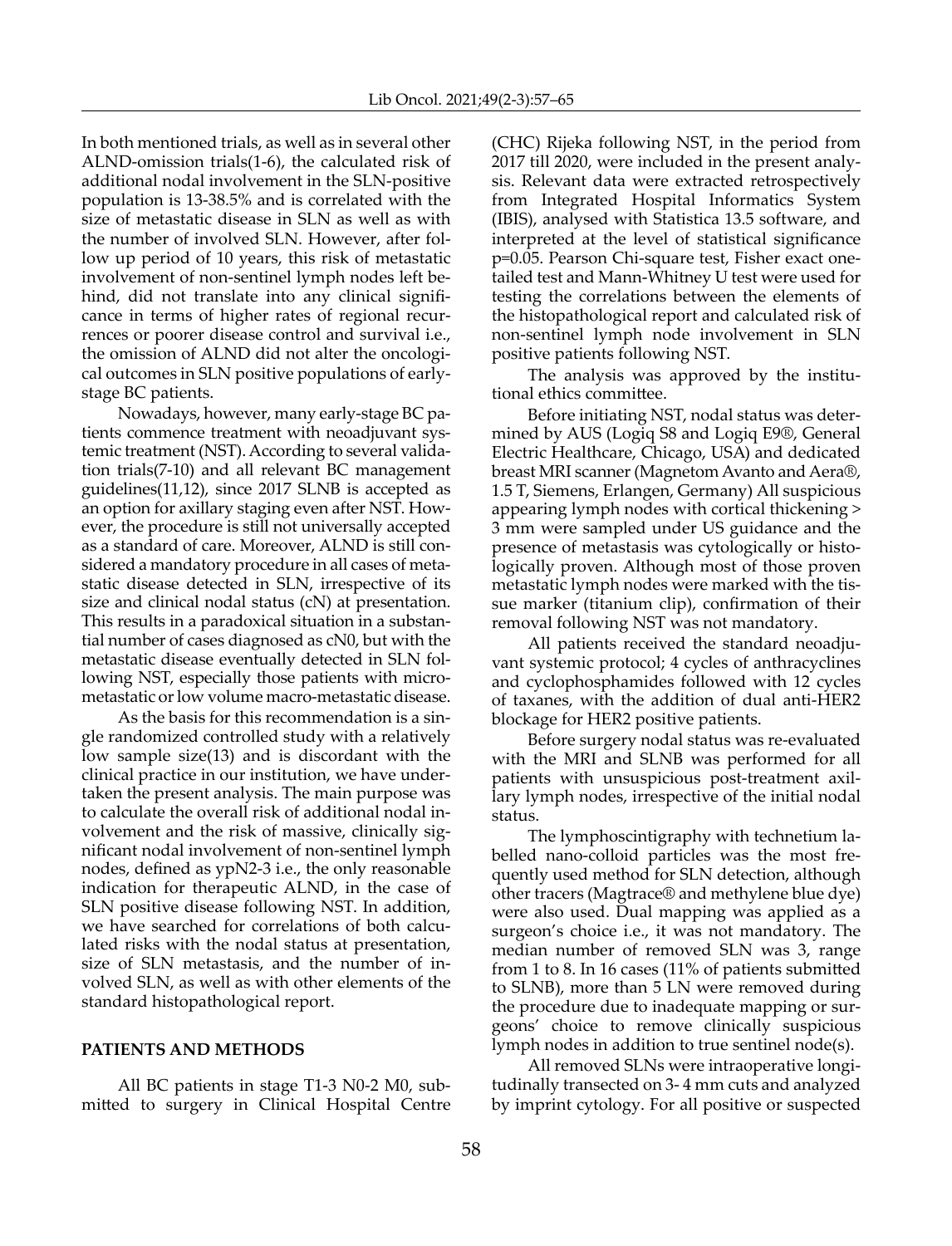cases, cuts are frozen and histologically examined for presence or absence of metastasis. Sentinel lymph nodes negative on imprint cytology were transected sequentially in two to three levels for hematoxylin-eosin and pan-cytokeratin staining, therefore, detection of every residual tumor in the lymph node, including Isolated Tumor Cells (ITC), was ensured.

The pathologic stage of the primary tumor and lymph node was determined according to the 4th edition of WHO TNM classification form 2012(14) and the appendix of AJCC manual for breast cancer staging(15).

The standardized pathological report was used for primary tumor description, including histological type according to 4th edition of WHO TNM classification and appendix of AJCC manual for breast cancer staging, Nottingham combined histologic grade, tumor bed size, size of largest residual focus of tumor, percentage of cellularity, and percentage of ductal in situ carcinoma, number of positive lymph nodes and size of metastases. According to Detailed Pathology Methods for Using Residual Cancer Burden provided on MD Anderson Internet pages, pathologic residual cancer burden (pRCB) was calculated. Tumor infiltrating lymphocytes (TILs) were determined according to recommendations made by an International TILs Working Group 2014(16). Standard prognostic and predictive biomarkers as estrogen receptor (ER), progesterone receptor (PR), and HER2 receptor were determined in every residual tumor and the immunophenotype was determined according to the ASCO CAP guidelines for ER and PR from 2020(17) and for HER-2 from 2018(18). Lymphatic vascular invasion (LVI) was, in most cases, confirmed with immunohistochemical staining of endothelial cells.

In addition to SLNB, ALND was performed in all SLN positive cases, regardless of the initial nodal status, size of the metastasis detected in SLN, the number of positive SLN, and time of detection (intraoperative and final pathological report).

The main purpose of the present analysis was to determine the risk of additional positive axillary lymph nodes among SLN positive patients, which we have defined and calculated as a rate of ALND positive patients in the SLN positive group.

Similarly, we have calculated the risk of the clinically significant (massive) nodal involvement, which we have defined as more than 2 non-SLNs

harboring a metastatic disease in addition to involved SLN(s). Besides, we have determined and compared values of both above-mentioned risks in specific subgroups of SLN positive patients; cN0 and cN1-2, micro and macro-metastatic SLN(+) disease, and SLN(+) disease with up to 2 and more than 2 SLNs involved.

Finally, we have checked if there are any correlations among the risk of metastatic disease in non-SLN and standard elements of the histopathological report in SLN positive patients following NST i.e., if any of the current standard pathological biomarkers may help us in the decision-making process of omitting or proceeding with ALND in SLN positive patients following NST.

# **RESULTS**

Overall, 222 consecutive, post-NST, BC patients were included in the present analysis. The study results are displayed in table 1.

*Table 1.*

| Study results                             |           |             |               |
|-------------------------------------------|-----------|-------------|---------------|
| cN at presentation                        | cN0 (107) | cN1-2 (115) | Overall (222) |
| <b>ALND</b> performed<br>without SLNB     | 11        | 65          | 76            |
| Node-negative                             | 11        | 19          | 30            |
| Node-positive                             | 0         | 46          | 46            |
| SLNB(-)                                   | 65        | 32          | 97            |
| $SLNB (+)$                                | 31        | 18          | 49            |
| Micrometastasis                           | 8         | 3           | 11            |
| Macrometastsis                            | 23        | 15          | 38            |
| $ALND(-)$                                 | 21        | 11          | 32            |
| ALND $(+)$ ; $\leq$ 2<br>additional LN(+) | 7         | 1           | 8             |
| ALND $(+); >2$<br>additional LN(+)        | 3         | 6           | 9             |

The axillary conversion rate in the cN1-2 group was 44.3% (51/115 patients). Due to the high overestimation rate (39.5%) of post-treatment MRI, used for the nodal status re-evaluation, SLNB procedure was performed for only 27.8% (32/115) patients diagnosed with axillary metastasis.

Although pre-treatment AUS is considered the most reliable method for lymph node evaluation, the underestimation rate calculated for the cN0 group in the present analysis was 29%. However, the risk of underestimation of ypN2-3 status in the same group was only 2.8%.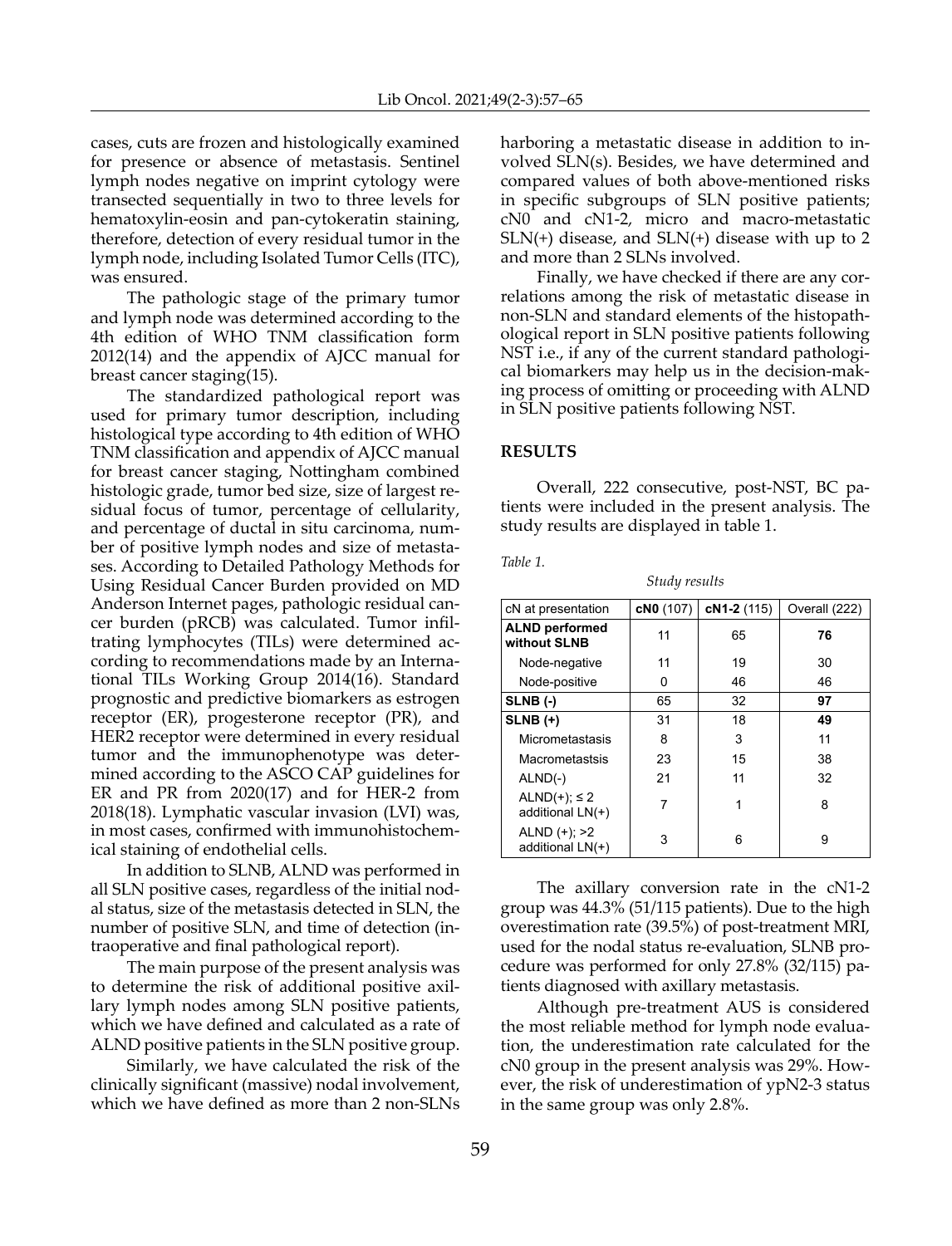

*Figure 1 The risk of additional nodal involvement and the massive nodal involvement*

SLNB procedure was performed in 146 patients (65.8% of all study population), and SLN metastasis was detected in 49 cases. However, additional positive lymph nodes were detected in only 18 ALND specimens and in half of those cases less than 3 additional positive non-SLN were involved i.e., the risk of additional nodal involvement in SLN positive population following NST was 34.7% and the risk of clinically significant nodal involvement of non-SLNs was 18.4%. In addition, the overall risk of additional nodal involvement was not significantly different between cN0 and cN1-2 subgroups (Pearson Chi-square, p=0.64), as well as the risk of massive nodal involvement, although the last one demonstrated a trend toward it (Fisher exact one-tailed test, p=0.096); both shown in figure 1.

The overall risk of non-sentinel lymph node involvement in the sentinel node-positive group of patients following NST is 34.7% and it is not correlated with the nodal status at presentation (32.3% vs. 38.9%, p=0.64). However, there is a trend toward significant lower risk of the massive non-sentinel node involvement (defined as more than 2 non-sentinel lymph nodes involved in addition to sentinel node metastasis) among the patients presented with uninvolved axilla compared to those diagnosed with nodal disease (9.7% vs. 33.4%, p=0.096)

In almost  $\frac{1}{4}$  of positive SLN (22.4%), in both cN0 and cN1-2 groups, only micro-metastasis were detected, but ALND was performed due to current recommendations. Nevertheless, in neither ALND sample we did not discover additional disease i.e., in the present analysis, a strong correlation exists between the size of SLN metastasis and the risk of additional nodal disease (Fisher exact one-tailed test, p=0.027) as well as among the number of SLN involved and the risk of non-sentinel lymph nodes involvement (Fisher exact onetailed test, p=0.016), as shown in figures 2 and 3.

The risk of non-sentinel lymph node involvement in sentinel lymph node-positive patients is significantly higher for patients with the macrometastatic disease compared to those with only micro-metastasis detected in the sentinel lymph node (0% vs. 25.8%,  $p=0.027$ ) and is gradually increasing with the number of sentinel lymph nodes affected.

The risk of non-sentinel lymph node involvement is significantly higher in a group of patients with more than 2 sentinel lymph nodes affected compared to those with up to 2 lymph nodes involved with metastatic disease (16.2% vs. 66.7%, p=0.016)

Of all standard elements of the histopathological report for CNB specimen, as well as for the surgical specimen (ER, PR and HER2 status, Ki67,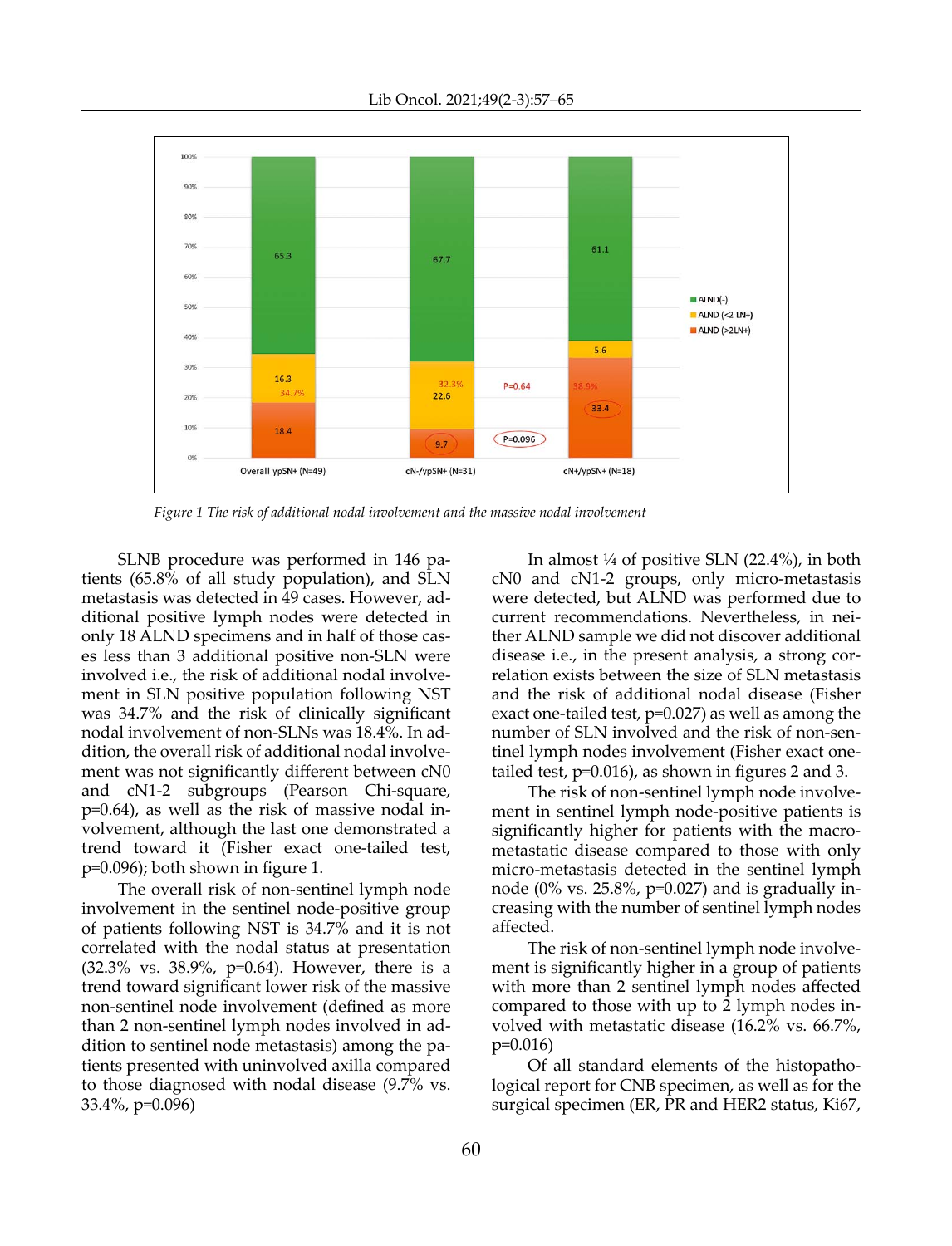

*Figure 2 The risk of additional nodal involvement and massive nodal involvement is related to the size of the metastasis and the number of involved sentinel lymph nodes*



*Figure 3 The risk of additional nodal involvement is significantly higher in cases where metastasis is detected in more than 2 SLN.*

presence of lymphatic vascular invasion, grade, cellularity, immunophenotype, TILs, and size of the residual disease in the breast), in this analysis only 2 had shown statistically significant correlation with the risk of non-SLN involvement in the SLN positive cases; percentage of TILs in the surgical breast tissue specimens (Mann-Whitney U test, p=0.012; negative correlation) and the size of the residual disease in the breast (Mann-Whitney U test, p=0.014; positive correlation).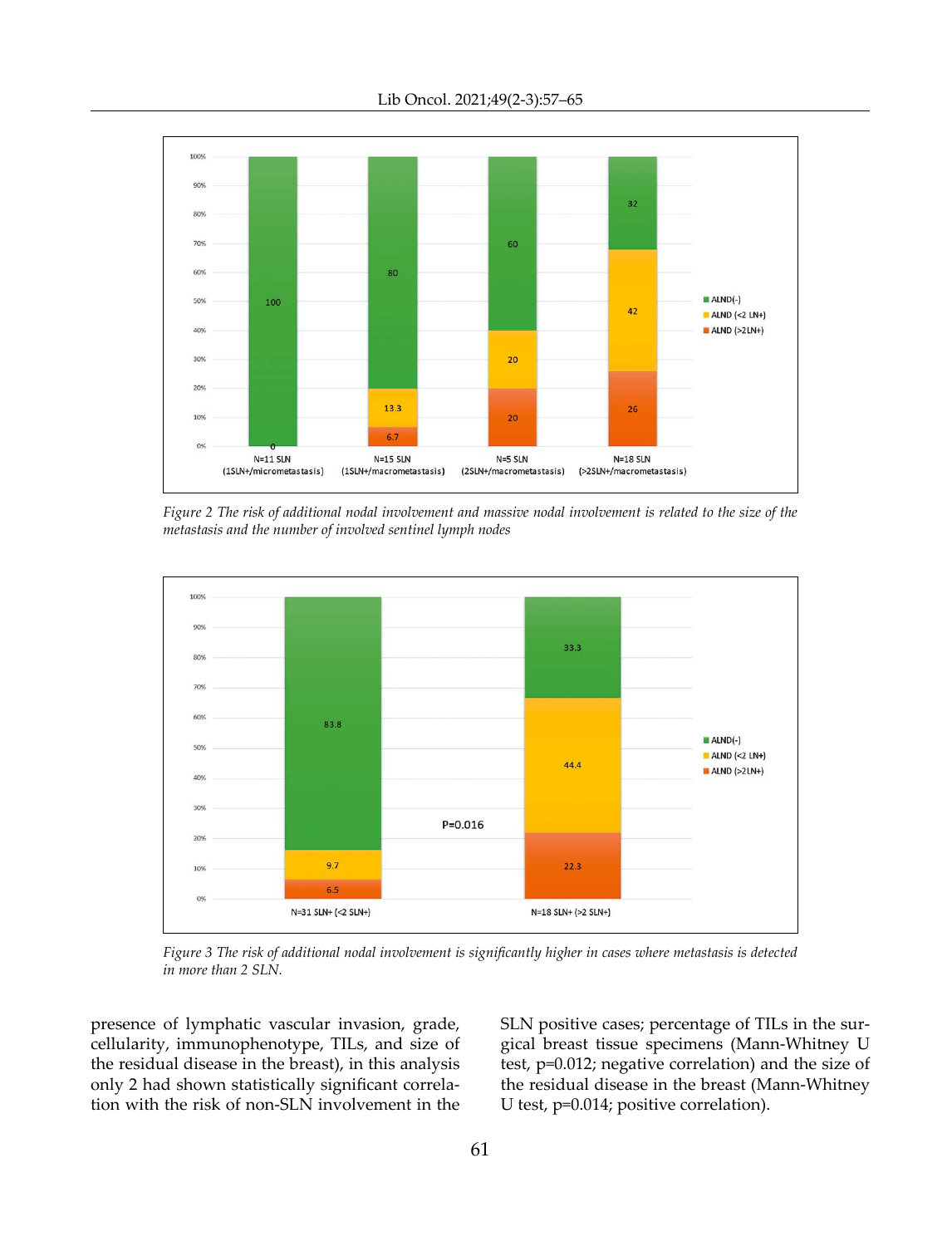# **DISCUSSION**

Uninvolved axilla in 56.8% of the whole post-NST population and the conversion rate of 44.5% in a cN1-2 group are strong arguments for the adoption of SLNB procedure in the neoadjuvant setting of BC treatment, not only for the earlystage BC patients but also for those patients diagnosed with the axillary metastasis.

According to our analysis, as well as the literature data, post-NST MRI of the axilla, with a false positive rate of 39.5%, is not the optimal method to guide the decision-making process for surgical management of the axilla(19,20). Neither imaging method is jet proven to be enough reliable for axillary staging following NST, including PET-CT and AUS(21-23). However, reliable pre-treatment AUS, with the underestimation rate of only 2.8%, for ypN2-3 status in the cN0 population, could be a very helpful tool in the further decisionmaking process for those SLN positive patients following NST diagnosed with cN0 disease.

In all relevant BC treatment guidelines(11,12), ALND is still considered a mandatory procedure in all cases of SLN involvement following NST, irrespective of nodal status at presentation. As in the upfront surgery setting, due to underestimation of AUS, 20-30% of patients diagnosed as cN0 (29% in the present analysis), would eventually have metastatic disease detected in SLN. If treated without NST, ALND would be omitted for the majority of those patients, and AxRT would be recommended for those with a higher risk of recurrence. However, following NST, in the same group of patients, ALND is still obligatory for all cases with metastasis detected in SLN, irrespective of its size and the number of SLN involved. The former literature data(13,24) did not show a correlation with the size of SLN metastasis and the risk of non-SLN involvement, and the overall risk in those previous analyses was significantly higher than the average of 30% documented in the upfront surgery studies(1-6). However, our results did not confirm those findings.

The overall risk of additional nodal involvement for SLN positive patients of 34.7%, calculated in our analysis, is not significantly different from the risk in the Z0011, AMAROS, and OTOA-SOR trials(1-4). In all mentioned trials, this risk did not translate in any clinical significance after a long-term follow-up period, however, the clinical significance following NST is jet unknown and should merely be determined by several ongoing prospective randomized controlled trials(25-28).

However, while waiting for the results of those trials, we should consider omitting ALND for the SLN-positive patients diagnosed with uninvolved axilla, as the risk for ypN2-3 status in the whole cN0 population is only 2.8%.

Could we offer AxRT instead of ALND for selected subgroups of post-NST SLN-positive patients diagnosed as cN1-2? There was no significant difference in the overall risk of additional nodal involvement among SLN-positive cN0 and cN1-2 patients in the present analysis. However, the risk of massive non-SLN involvement was higher in a cN1-2 group, although did not reach statistical significance, probably due to the small sample size. Nevertheless, the risk of non-sentinel lymph node involvement was found to correlate well with the size of SLN metastasis as well as with the number of involved SLNs in both groups. In addition, a strong correlation between the size of the residual disease and the presence of TILs in the breast tissue specimen is found in this analysis as well as in the literature data(29-32). Although new clinical and pathological biomarkers are needed in this field, those presented in our study could already be implemented in the decisionmaking process.

## **CONCLUSION**

Due to the implementation of the SLNB procedure in the neoadjuvant setting, as well as with optimal multidisciplinary patient selection, unnecessary ALND is already avoided in 60.7% of the cN0 group and could be avoided for 44.3% of the cN1-2 group. However, it may be additionally omitted in both groups, by respecting clinical and pathological biomarkers of low risk for non-SLN involvement in post-NST SLN-positive patients. According to our results, the most powerful biomarkers are the size of the SLN metastasis, the number of involved SLN and nodal status at presentation, presence of TILs in the post-NST surgical breast tissue specimen and the size of the residual disease in the breast.

Considering that the analysis has included all the patients treated in our institution since the SLNB implementation in the neoadjuvant setting,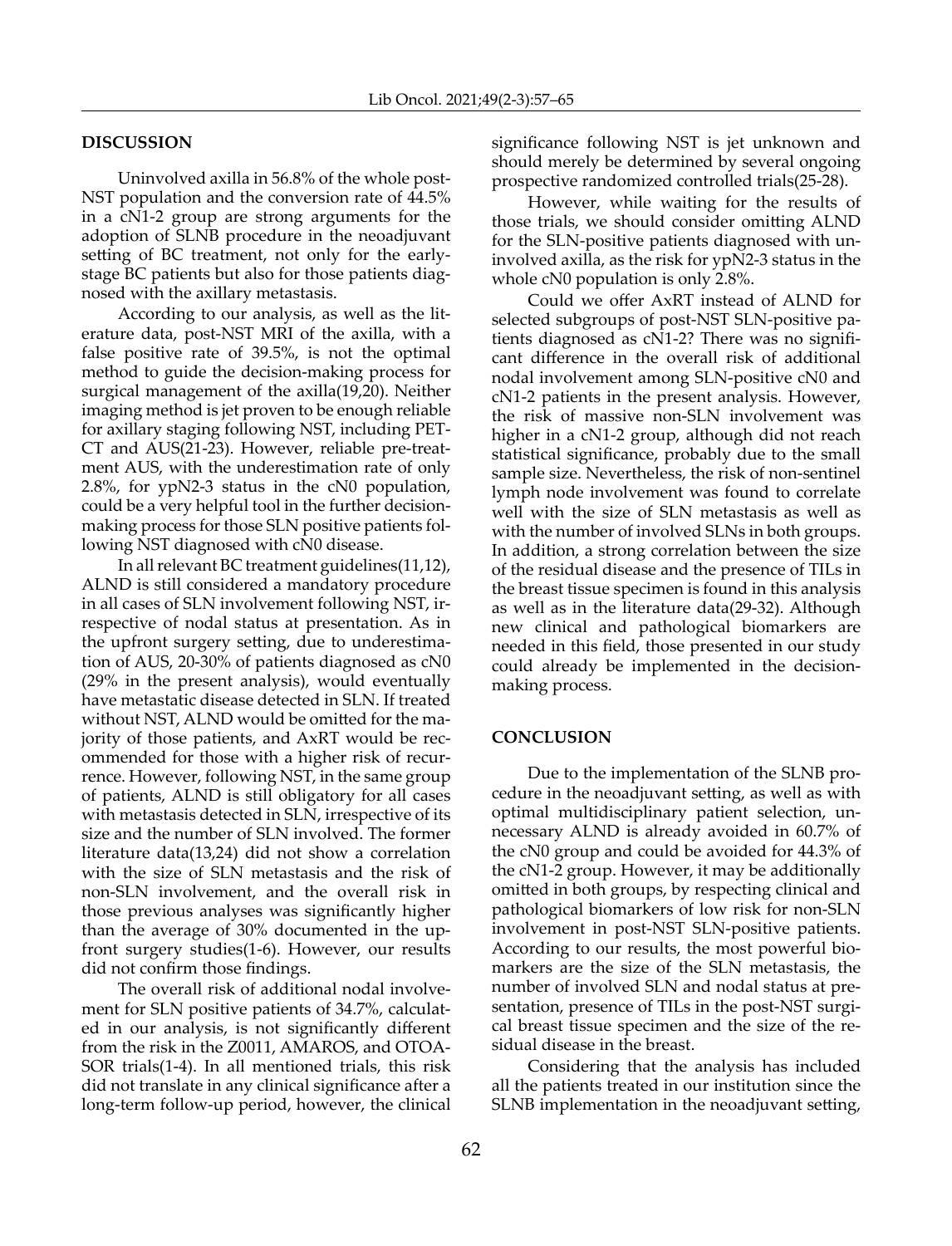we have already included the above mentioned biomarkers of the low risk in our multidisciplinary decision-making process, with the goal of omission of unnecessary ALND.

## **Acknowledgement:** none

**Statement of Ethics:** This research was conducted ethically in accordance with the World Medical Association Declaration of Helsinki and was approved by the Ethics Committee of Clinical Hospital Center Rijeka. Written informed consent from participants was not required for this retrospective study in accordance with local/national guidelines.

**Conflict of Interest Statement:** The authors have no conflict of interest to declare.

**Funding Sources:** The authors have no funding sources to declare.

**Author Contributions:** Car Peterko A, Avirović M, Valković Zujić P, Rajković Molek K, Belac Lovasić I. and Lovasić F. contributed to the conception of work, acquisition, analysis, interpretation of data, and revising the work. All authors give the final approval of this version and agree to be accountable for all aspects of the work.

#### **REFERENCES**

- 1. Giuliano AE, McCall L, Beitsch P, Whitworth PW, Blumencranz P, Leitch AM, et al, Locoregional recurrence after sentinel lymph node dissection with or without axillary dissection in patients with sentinel lymph node metastases: the American College of Surgeons Oncology Group Z0011 randomized trial. Ann Surg. 2010;252:426–432. doi: 10.1097/SLA.0b013e3181f08f32.
- 2. Giuliano AE, Ballaman KV, Mc Call L, Beitsch PD, Brennan MB, Kelemen PR et al, Effect of axillary dissection vs no axillary dissection on 10-year overall survival among women with invasive breast cancer and sentinel node metastasis The ACOSOG Z0011 (Alliance) randomized clinical trial. JAMA 2017;318(10):918- 926. doi: [10.1001/jama.2017.11470](https://doi.org/10.1001/jama.2017.11470)
- 3. Donker M, van Tienhoven G, Straver ME, Meijnen P, van de Velde CJ, Mansel RE et al. Radiotherapy or surgery of the axilla after a positive sentinel node in breast cancer (EORTC 10981-22023 AMAROS): a randomised, multicentre, open-label, phase 3 non-inferiority trial. Lancet Oncol. 2014;15(12):1303-10. doi: 10.1016/S1470-2045(14)70460-7
- 4. Savolt A, Peley G, Polgar C, Rubovszky G, Kovacs E, Gyorffy B et al. Eight-year follow up result of the OTOASOR trial: The optimal treatment of the axilla – surgery or radiotherapy after positive sentinel lymph node biopsy in early-stage breast cancer; A random-

ized, single centre, phase III, non-inferiority trial. Eur J Surg Oncol. 2017;43(4):672-679. doi: 10.1016/j.ejso. 2016.12.011.

- 5. Galimberti V, Cole BF, Zurrida S, Viale G, Luini A, Veronesi P, et al. Axillary dissection versus no axillary dissection in patients with sentinel-node micrometastases (IBCSG 23-01): a phase 3 randomised controlled trial. Lancet Oncol. 2013;14:297–305. doi: 10.1016/ S1470-2045(13)70035-4.
- 6. Galimberti V, Cole BF, Viale G, Veronesi P, Vicini E, Intra M et al. Axillary dissection vs.no axillary dissection in patients with cT1-T2 cN0 M0 breast cancer and micrometastases only in the sentinel node: ten-year results of the IBCSG 23-01 trial. Lancet Oncol. 2018: 19;1385–93. doi: 10.1016/S1470-2045(18)30380-2.
- 7. Xing Y, Foy M, Cox DD, Kuerer HM, Hunt KK, Cormier JN. Meta-analysis of sentinel lymph node biopsy after preoperative chemotherapy in patients with breast cancer. Br J Surg. 2006;93(5):539–546. doi: 10.1002/bjs.5209.
- 8. Kelly AM, Dwamena B, Cronin P, Carlos RC. Breast cancer sentinel node identification and classification after neoadjuvant chemotherapy – systematic review and meta analysis. Acad Radiol. 2009;16(5):551–563. doi: 10.1016/j.acra.2009.01.026
- 9. Tan VKM, Goh BKP, Fook-Chong S, Khin LW, Wong WK, Yong WS. The feasibility and accuracy of sentinel lymph node biopsy in clinically node-negative patients after neoadjuvant chemotherapy for breast cancer - A systematic review and meta-analysis. J Surg Oncol. 2011;104:97-103. doi: 10.1002/jso.21911.
- 10. Tee SR, Devane LA, Evoy D, Rothwell J, Geraghty J, Prichard RS et al. Meta-analysis of sentinel lymph node biopsy after neoadjuvant chemotherapy in patients with initial biopsy-proven node-positive breast cancer. Br J Surg. 2018;105(12):1541-1552. doi: 10.1002/ bjs.10986.
- 11. Curigliano G, Burstein HJ, Winer EP, Gnant M, Dubsky  $\overline{P}$ , Loibl S, et al. De-escalating and escalalating treatment for early-stage breast cancer: The St. Gallen international consensus conference on primary therapy of early breast cancer. Ann Oncol. 2017;28:1700- 1712. doi: 10.1093/annonc/mdx308.
- 12. NCCN Clinical practice guidelines in oncology. Breast Cancer. Version 3.2020.-March 6. 2020., available at: [https://www.nccn.org/professionals/physician\\_gls/](https://www.nccn.org/professionals/physician_gls/pdf/breast.pdf) [pdf/breast.pdf](https://www.nccn.org/professionals/physician_gls/pdf/breast.pdf). Accessed Mart 30, 2020.
- 13. Boileau JF, Poirier B, Basik M, Holloway CM, Gaboury L, Sideris L, et al. Sentinel node biopsy after neoadjuvant chemotherapy in biopsy-proven node-positive breast cancer: the SN FNAC study. J Clin Oncol. 2015; 33(3):258-64. doi: 10.1200/JCO.2014.55.7827.
- 14. Lakhani SR, Ellis IO, Schnitt SJ, Tan PH, van de Vijver MJ. WHO classification of tumors of the breast, Lyon: WHO, 2012.
- 15. Hortobagyi GN, Connolly JL, D'Orsi CJ, Edge SB, Mittendorf EA, Rugo HS, et al. Breast. In: AJCC cancer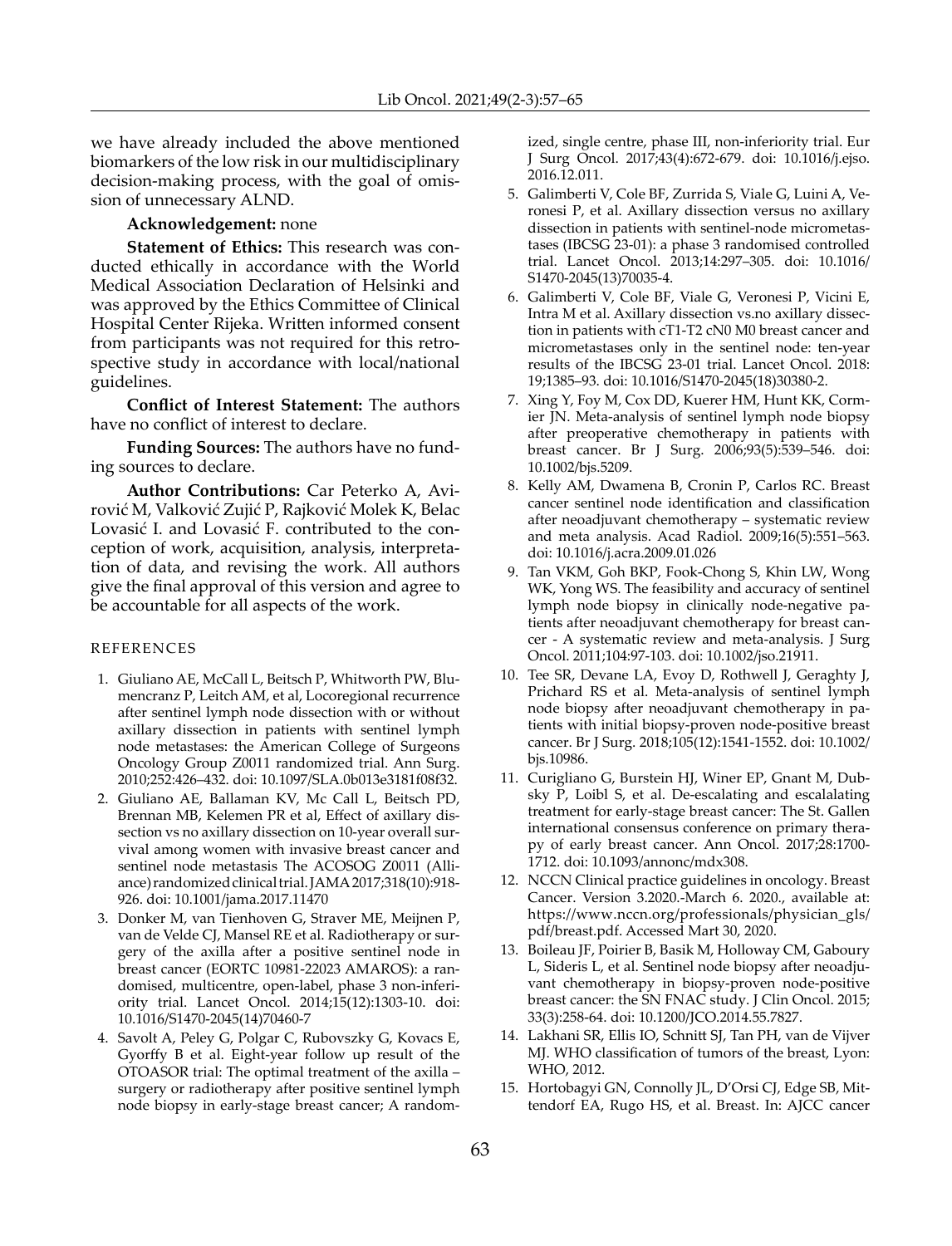staging manual, eight edition. Chicago: The Americanc of surgeons ACS, 2018. p.589-628. doi 10.1007/978- 3-319-40618-3\_48.

- 16. Salgado R, Denkert C, Demaria S, Sirtaine N, Klauschen F, Pruneri G, et al. The evaluation of tumorinfiltrating lymphocytes (TILs) in breast cancer: recommendations by an International TILs Working Group 2014. Ann Oncol. 2015:26(2):259-71. doi: 10.1093 /annonc/mdu450.
- 17. Allison KH, Hammond HME, Dowsett M, McKernin SE, Carey LA, Fitzgibbons PL, et al. Estrogen and progesterone receptor testing in breast cancer: American society of clinical oncology/College of American pathologists guideline update. Arch Pathol Lab Med. 2020:144(5):545-563. doi: 10.5858/arpa.2019-0904-SA.
- 18. Wolff AC, Hammond HME, Allison KH, Harvey BE, Mangu PB, Bartlett JMS, et al. Human epidermal growth factor receptor 2 testing in breast cancer American society of clinical oncology/College of American pathologists clinical practice guideline focused update. Arch Pathol Lab Med. 2018;142(11):1364-1382. doi: 10.5858/arpa.2018-0902-SA
- 19. Webber JJ, [Jochelson](https://pubmed.ncbi.nlm.nih.gov/?term=Jochelson+MS&cauthor_id=28919579)MS, [Eaton](https://pubmed.ncbi.nlm.nih.gov/?term=Eaton+A&cauthor_id=28919579)E, [Zabor](https://pubmed.ncbi.nlm.nih.gov/?term=Zabor+EC&cauthor_id=28919579)EC, [Barrio](https://pubmed.ncbi.nlm.nih.gov/?term=Barrio+AV&cauthor_id=28919579)AV, [Gemignani](https://pubmed.ncbi.nlm.nih.gov/?term=Gemignani+ML&cauthor_id=28919579)MLet al. MRI and prediction of pathologic complete response in the breast and axilla after neoadjuvant chemotherapy for breast cancer. J Am Coll Surg. 2017;225(6):740-746. doi: 10.1016/j.jamcollsurg. 2017.08.027.
- 20. Liang X, Yu J, Wen B, Xie J, Cai Q, Yang Q. MRI and FDG-PET/CT based assessment of axillary lymph node metastasis in early breast cancer: a meta-analysis. Clin Radiol. 2017;72(4):295-301. doi: 10.1016/j. crad.2016.12.001.
- 21. Schipper RJ, van Roozendaal LM, de Vries B, Pijnappel RM, Beets-Tan RG, Lobbes MB, Smidt ML. Axillary ultrasound for preoperative nodal staging in breast cancer patients: is it of added value? Breast. 2013; 22(6):1108-13. doi: 10.1016/j.breast.2013.09.002.
- 22. Zhang K, Zhu Q, Jiawei DS and Chang LC. A new model incorporating axillary ultrasound after neoadjuvant chemotherapy to predict non-sentinel lymph node metastasis in invasive breast cancer. Cancer Management and Research. 2020;12:965–972. doi: 10.2147/CMAR.S239921.
- 23. Boughey JC, Ballman KV, Hunt KK, [McCall](https://www.ncbi.nlm.nih.gov/pubmed/?term=McCall LM%5BAuthor%5D&cauthor=true&cauthor_uid=25646192) LM, [Mit](https://www.ncbi.nlm.nih.gov/pubmed/?term=Mittendorf EA%5BAuthor%5D&cauthor=true&cauthor_uid=25646192)[tendorf](https://www.ncbi.nlm.nih.gov/pubmed/?term=Mittendorf EA%5BAuthor%5D&cauthor=true&cauthor_uid=25646192) EA, [Ahrendt](https://www.ncbi.nlm.nih.gov/pubmed/?term=Ahrendt GM%5BAuthor%5D&cauthor=true&cauthor_uid=25646192) GM et al. Axillary ultrasound after neoadjuvant chemotherapy and its impact on sentinel lymph node surgery: results from the American college of surgeons oncology group Z1071 trial (Alliance). J. Clin.Oncol. 2015;33(30):3386–3393. doi: 10.1200/JCO.2014.57.8401.
- 24. Moo TA, Edelweiss M, Hajiyeva S, Stempel M, Raiss M, Zabor EC et al. Is low-volume disease in the sentinel node after neoadjuvant chemotherapy an indica-

tion for axillary dissection? Ann Surg Oncol. 2018; 25(6):1488–1494. doi: 10.1245/s10434-018-6429-2.

- 25. Krug D, Baumann R, Budach W, Dunst J, Feyer P, Fietkau R et al. Individualization of post-mastectomy radiotherapy and regional nodal irradiation based on treatment response after neoadjuvant chemotherapy for breast cancer. Strahlenther Onkol. 2018;194:607–618. doi: 10.1007/s00066-018-1270-x.
- 26. Tinterria C, Canavesea G, Bruzzib P, Dozinb B. NEO-NOD 2: Rationale and design of a multicenter non-inferiority trial to assess the effect of axillary surgery omission on the outcome of breast cancer patients presenting only micrometastasis in the sentinel lymph node after neoadjuvant chemotherapy. Contemp Clin Trials Commun. 2019;17:100496. doi: 10.1016/j.conctc. 2019.100496.
- 27. Henke G, Knauer M, Ribi K, Hayoz S, Gérard MA, Ruhstaller T. Tailored axillary surgery with or without axillary lymph node dissection followed by radiotherapy in patients with clinically node-positive breast cancer (TAXIS): study protocol for a multicenter, randomized phase-III trial. BMC 2018;19:667. [doi: 10.1186/](https://doi: 10.1186/s13063-018-3021-9) [s13063-018-3021-9](https://doi: 10.1186/s13063-018-3021-9)
- 28. Loaec C, Frenel JS, Renaudeau C, Bordes V, Campion L and Classe JM. Safely avoiding axillary lymphadenectomy after neoadjuvant chemotherapy for patients with proven axillary lymph node involvement early breast cancer? The French Multicenter Prospective Ongoing GANEA 3 Study. Remedy Publications LLC. 2020;5:27552.
- 29. Takada K, Kashiwagi S, Goto W, Asano Y, Takahashi K, Fujita H et al. Possibility of avoiding axillary lymph node dissection by immune microenvironment monitoring in preoperative chemotherapy for breast cancer. J Transl Med. 2018;16(1):318. doi: 10.1186/s12967- 018-1692-3.
- 30. Caziuc A, Schlanger D, Amarinei G, Dindelegan GC. Can tumor-infiltrating lymphocytes (TILs) be a predictive factor for lymph nodes status in both early stage and locally advanced breast cancer? J Clin Med. 2019;8(4):545. doi: 10.3390/jcm8040545.
- 31. Tadros AB, Yang WT, Krishnamurthy S, Rauch GM, Smith BD, Valero V et al. Identification of patients with documented pathologic complete response in the breast after neoadjuvant chemotherapy for omission of axillary surgery. JAMA Surg. 2017;152(7):665-670. doi: 10.1001/jamasurg.2017.0562.
- 32. Barron AU, Hoskin TL, Day CN, Hwang ES, Kuerer HM, Boughey JC. Association of low nodal positivity rate among patients with ERBB2-positive or triple-negative breast cancer and breast pathologic complete response to neoadjuvant chemotherapy. JAMA Surg. 2018;153(12):1120-1126. doi: 10.1001/jamasurg.2018.2696.